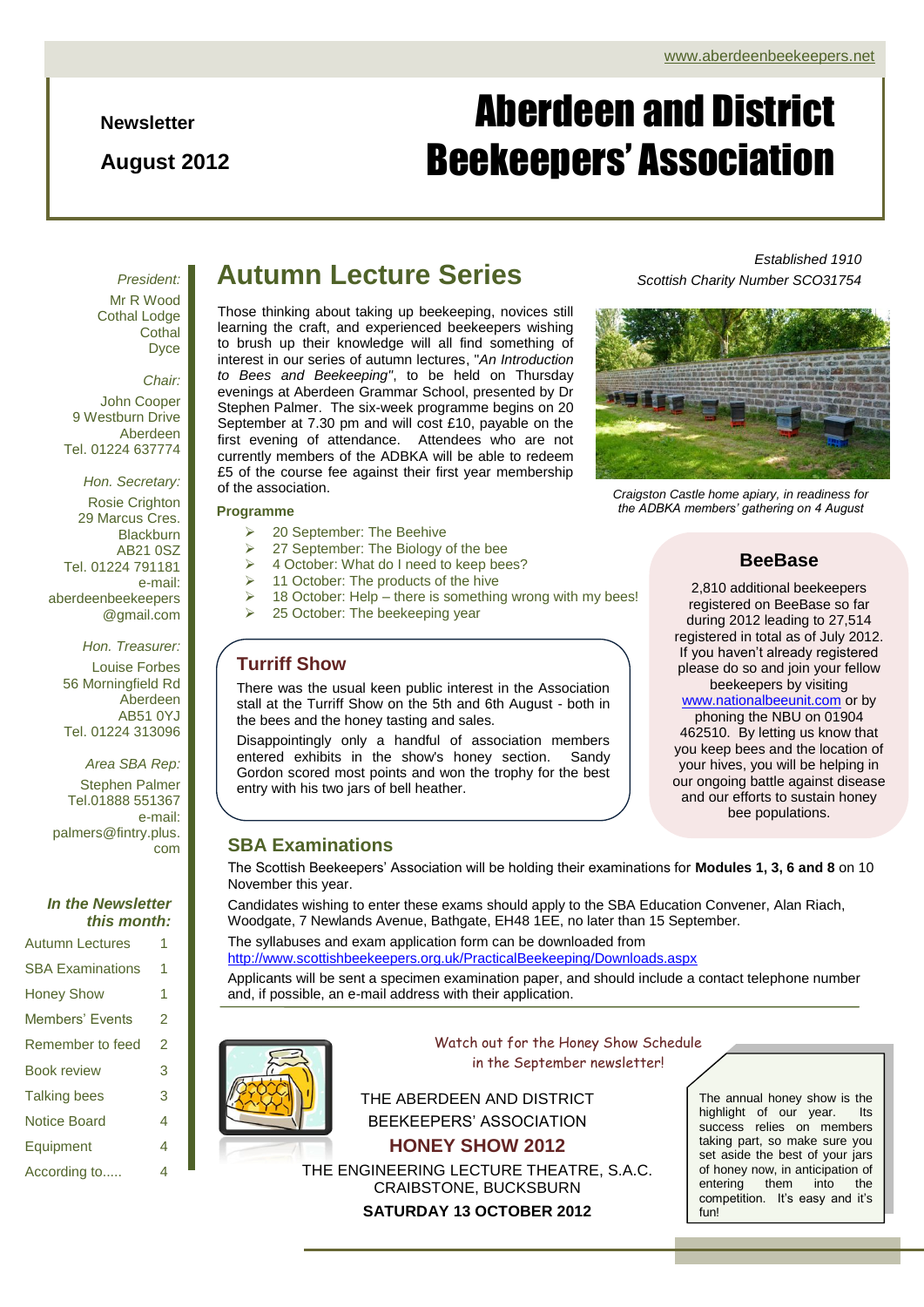Members' Events

Vembers'

Events

#### **APIARY DEMONSTRATION**

Saturday 18 August at 2.30pm **HEATHER VISIT AND PICNIC LUNCH** 

Commercial Beekeeper Murray McGregor's Apiary, Raebush *Map ref NJ430022, approximately half way along the minor road between the B9119 and the A97 From the south, pass the Burn O'Vat Visitors' Centre, then fork left, signposted 'Raebush' (signage will be posted at site)*

For those who want to meet up earlier, bring your own picnic to the Burn O' Vat car park, post code AB34 5HB, at 1.30pm for an informal get together before the apiary visit.

#### **APIARY DEMONSTRATION**

Saturday 15 September at 2.30pm

John Cooper and John Steele **VARROA TREATMENT AND WINTER** 

**PREPARATION** Association apiary, SAC, Craibstone,

AB21 9YA

#### **AUTUMN LECTURES**

Six-week programme starts Thursday 20 September at 7.30pm

Presenter: Dr Stephen Palmer **AN INTRODUCTION TO BEES AND** 

#### **BEEKEEPING**

Aberdeen Grammar School Lecture Theatre, Skene Street, ABERDEEN, AB10 1HT

#### **Remember to Feed Your Bees**

During spells of poor weather during the summer, like those we've experienced this year, it is important to check for stores in the colony and if in any doubt feed your bees with thin syrup, fondant or frames of honey stores if available.

#### **Particularly at risk:**

- Bee colonies where supers of honey have been removed earlier in the season
- Splits/ artificial swarms and nucleus colonies made up this year
- Newly collected and hived swarms which have not been fed following 24 hours after hiving
- Populous stocks of bees which haven't swarmed this year and weather has precluded them gathering sufficient food

Extract from the Food and Environment Research Agency's newsletter, *Healthy Bees Plan*, Issue 11, July 2012



More on the topic of **neonicotinoid-based pesticides**: DEFRA is coming under pressure from the Friends of the Earth and other campaign groups to consider the issue as part of the consultation on their proposed action plan for 'sustainable use of pesticides'.

The Telegraph reported the story at [http://www.telegraph.co.uk/earth/wildlife/nature](http://www.telegraph.co.uk/earth/wildlife/nature-notes/9440663/Should-Britain-ban-pesticides-blamed-for-killing-bees.html)[notes/9440663/Should-Britain-ban-pesticides-blamed](http://www.telegraph.co.uk/earth/wildlife/nature-notes/9440663/Should-Britain-ban-pesticides-blamed-for-killing-bees.html)[for-killing-bees.html](http://www.telegraph.co.uk/earth/wildlife/nature-notes/9440663/Should-Britain-ban-pesticides-blamed-for-killing-bees.html)

The consultation, which runs until 22 October 2012, can be found at

[http://www.defra.gov.uk/consult/2012/07/30/uknap](http://www.defra.gov.uk/consult/2012/07/30/uknap-pesticides/)[pesticides/](http://www.defra.gov.uk/consult/2012/07/30/uknap-pesticides/)

#### **What should beekeepers do?**

- Firstly, check all colonies feed levels by 'hefting' the hive lifting the hive from below the floor sufficiently to see how much it weighs. Where the hive is light liquid feed should be applied directly above the bees. If there are empty supers above the brood box with few or no bees in them, then remove to feed, otherwise the empty super may act as a barrier to the bees getting the food quickly
- Feed can be sugar and water mixed at 2:1 ratio or one of the proprietary ready mixed syrups available from beekeeping equipment suppliers
- Fondant can be used in an emergency if nothing else is available, but liquid feed will be more appropriate at this time of season
- Large starving colonies of bees can take 1 gallon (approx 5 litres) of syrup very quickly. For smaller colonies half this amount may be sufficient. After feeding heft hives again and check weight, if in doubt feed some more in a few days time

#### **SCOTTISH BEEKEEPERS' ASSOCIATION CENTENARY CELEBRATION CONFERENCE**

#### **Saturday 15 and Sunday 16 September 2012**

THE STIRLING MANAGEMENT CENTRE, UNIVERSITY OF STIRLING

To download a booking form, visit<http://www.scottishbeekeepers.org.uk/About/SBACentenary.aspx>or, contact Peter Matthews, 4 Annanhill, Annan, Dumfriesshire DG12 6TN; Tel. 01461 205525, e-mail: [silverhive@hotmail.com](mailto:silverhive@hotmail.com)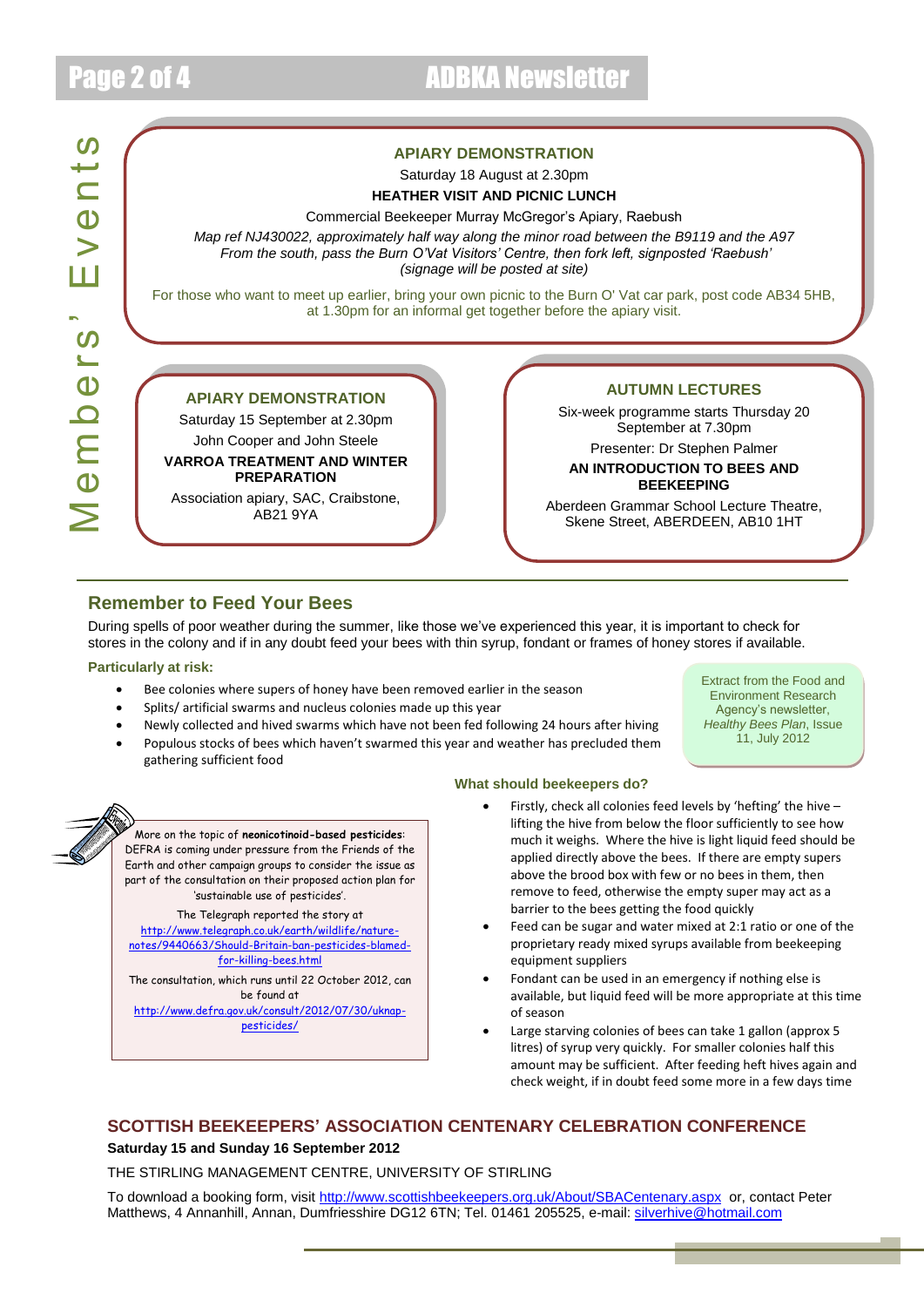The British Beekeepers' Association (BBKA) has a long and creditable record of supporting beekeeping education in the UK *e.g.* the wealth of information on the outstanding BBKA website, the eleven Advice and Guidance leaflets, the Correspondence Course and the examination system, the *Course in a Case* resource material – all this in addition to the many informative articles in the BBKA monthly *Newsletter.* The BBKA has now endorsed the production of a superb addition to the canon of educational material available in the form of *The BBKA Guide to Beekeeping* by Ivor Davis and Roger Cullum-Kenyon. The BBKA and the authors of this book are to be congratulated on an outstanding achievement.

### Book Review

*The BBKA Guide to*  **Beekeeping** by Ivor Davis and Roger Cullum-Kenyon (ISBN 978-1-4081-5458-8; Bloomsbury 2012; pp182)

This book has many virtues and it is hard to find any faults – despite the best efforts of this reviewer! It is a clear, direct and very well presented book. It is designed to complement the *Course in a Case* resource material and to assist the enquirer, the novice and the beginner. In all respects it succeeds admirably in fulfilling its aims and objectives. The word that first comes to mind when reading this book is 'comprehensive'. This book contains all the information that you would need to get started in beekeeping and the authors have managed to convey a vast amount of information – complete with many beekeeping tips and techniques – in a concise and helpful way. The style of writing within this book is a model of clarity and it is the kind of book that draws the reader into itself in a desire to read and learn more.

One of the great strengths of this book is that it fully recognises the range and diversity of beekeeping methods and equipment that are in current use in the UK. The book resolutely refuses to press home a particular viewpoint and opinion – and in this respect this book stands in marked contrast with many other books on beekeeping that are currently in print in the UK. It is pleasure to read a book that is so open and frank about what is, and what is not, known about beekeeping in the UK.

The design and layout of this book is particularly good and the information is clearly and helpfully divided into ten chapters that manage to cover the whole range of topics that its target readership would need to start beekeeping. The book has a thoroughly 'modern' feel about it – with a mass of helpful photographs and illustrations. It is pleasing to note that the photographs do add value to the book and are not just used for visual effect. The only minor blemish with the printing of the book is that during the course of reproduction some of the photographs have taken a distinctly darkened and brown hue, but this does not detract from the overall appearance of book.

The chapter on bee and colony health is particularly helpful and apposite. More than ever, today's beekeepers need to have a thorough and effective knowledge of what can go wrong in the beehive and what they should do about it. One minor niggle the reviewer has about the information on the control of the varroa mite is that the book places little emphasis on the use of open mesh floors as part of an integrated pest management system.

This is an outstanding book and the reviewer will make full use of it when involved in enquirers/beginners classes. It stands alongside David Wootton's book *A Novices Guide* as one of the two best books currently in print about beekeeping for the beginner. Wootton's book has matchless photographs – but this book is more comprehensive and it comes from a deep understanding of the honey bee and man's involvement with the insect. During this year's beginners lectures that the reviewer will be involved in he will be commending both books!

With the publishing of this book it is at least arguable that there is now an ample sufficiency of introductory/beginners books on beekeeping. Does the BBKA now intend to follow the publication of this book with a further endorsement for one designed for the more seasoned and experienced beekeeper?



Dr Stephen Palmer FRGS FLS